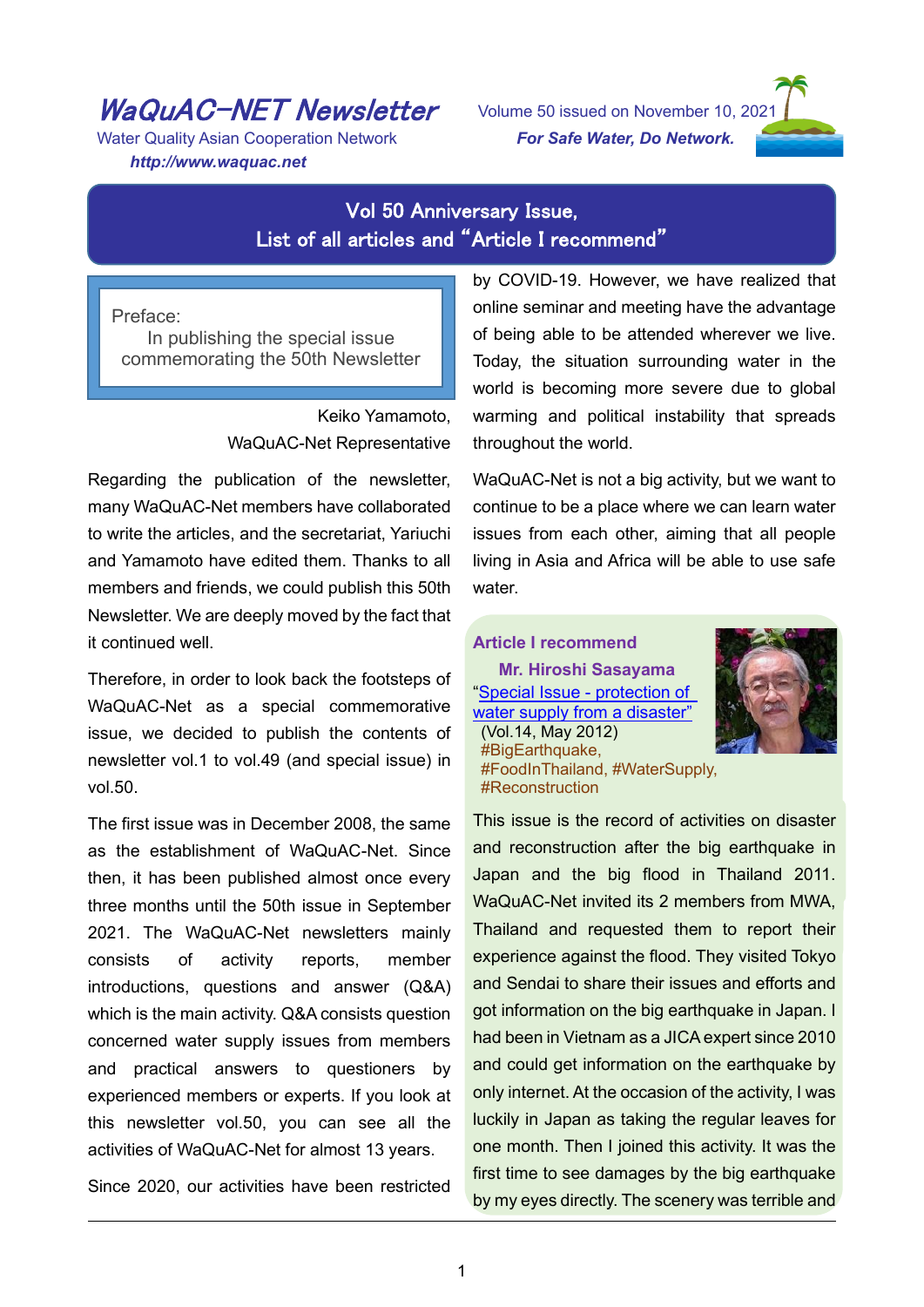I felt gloomy. But I found reconstructions were begun in many places and its fact gave me hopes. So, this issue impressed me much.

## **Article I recommend**

[water level"](https://www.waquac.net/english/pdf/newsletter_vol.40_en.pdf)

**Dr Yasuko Kamegai** ["Special Q&A: Leakage](https://www.waquac.net/english/pdf/newsletter_vol.40_en.pdf)  [detection under high ground](https://www.waquac.net/english/pdf/newsletter_vol.40_en.pdf) 



(Vol.40, March 2019) #SpecialQ&A, #LeakageDetection, #AppropriateAnswerFromExperts

One of the important activities of WaQuAC-Net can be seen in the article of Q&A on the newsletter. Experts answer the technical question of members and provide the appropriate advice. Such practices have been accumulated and helped a lot for the improvement of water supply.

Especially, Q&A of Vol.40 which featured the topic of leakage survey showed the high capacity of WaQuAC-Net since many experts explained in detail from their experience and knowledge.

I hope the WaQuAC-Net continuously be the place to get the answers for any questions from the world.

# **Article I recommend**

**M**r**. Noboru Ozaki** ["Mr. Sasayama, Return to the](https://www.waquac.net/english/pdf/newsletter_vol.42_en.pdf#page=12)  [place of the JICA project in the](https://www.waquac.net/english/pdf/newsletter_vol.42_en.pdf#page=12) 



[Central Vietnam"](https://www.waquac.net/english/pdf/newsletter_vol.42_en.pdf#page=12)

(Vol.42, September 2019) #ReturnToThePlace, #HueWACO #VietnameseCoffee

"Egg coffee" is my memory of this article. I like Vietnamese coffee, but I did not know "Egg coffee". After I read this article, I found "Egg coffee and I jumped into the shop. It was very tasty. The writer visited former project site and met with former counterparts. I am attracted by such a trip.

**Article I recommend Dr. Mari Asami** ["Special Interview: H. E. Ek](https://www.waquac.net/english/pdf/newsletter_vol.42_en.pdf)  [Sonn Chan, Cambodia"](https://www.waquac.net/english/pdf/newsletter_vol.42_en.pdf) (Vol.42, September 2019)



I really admire your daily efforts in accumulating such knowledge!

In particular, I would like to express my gratitude to Ms. Yariuchi for her interview with H. E. Ek Sonn Chan in issue 42. The importance and wonderfulness of WaQuAC-Net realized in human connections.

**Article I recommend Ms. Keiko Yamamoto** ["Discussion: Proper operation and](https://www.waquac.net/english/pdf/newsletter201501_en.pdf#page=9)  power consumption reduction of [the pump"](https://www.waquac.net/english/pdf/newsletter201501_en.pdf#page=9)



(Vol.23, December 2014) #PreventiveMaintenance #DevelopmentOfIntensiveInstallation OfMeters #StrategicMonitoring

This discussion meeting was modest, but focused on key points from the cases presented by the Asian countries participated the 3rd Executive Forum for Enhancing Sustainability of Urban Water Service in Asian Region. The following discussion meeting entitled, "Procurement and Maintenance" was same purpose. (Vol.25). I think These activities are suitable as WaQuAC-Net activities

["Special meeting on "Damage of Water Supply](https://www.waquac.net/english/pdf/newsletter_vol.10_en.pdf)  [Facilities by the Great Earthquake and Support](https://www.waquac.net/english/pdf/newsletter_vol.10_en.pdf) 

## [for the Stricken Areas""](https://www.waquac.net/english/pdf/newsletter_vol.10_en.pdf)

(Vol.10, May 2011) #TeamDispatchWithExperiencedPeople #MissionAsWaterSupplyMember #LuckOfEngineersInLocalCities #VulnerablePeopleInDisaster

A discussion meeting was held on April 14, just one month after the Great East Japan Earthquake struck on March 11, 2011, invited the staff of several waterworks bureaus as guests.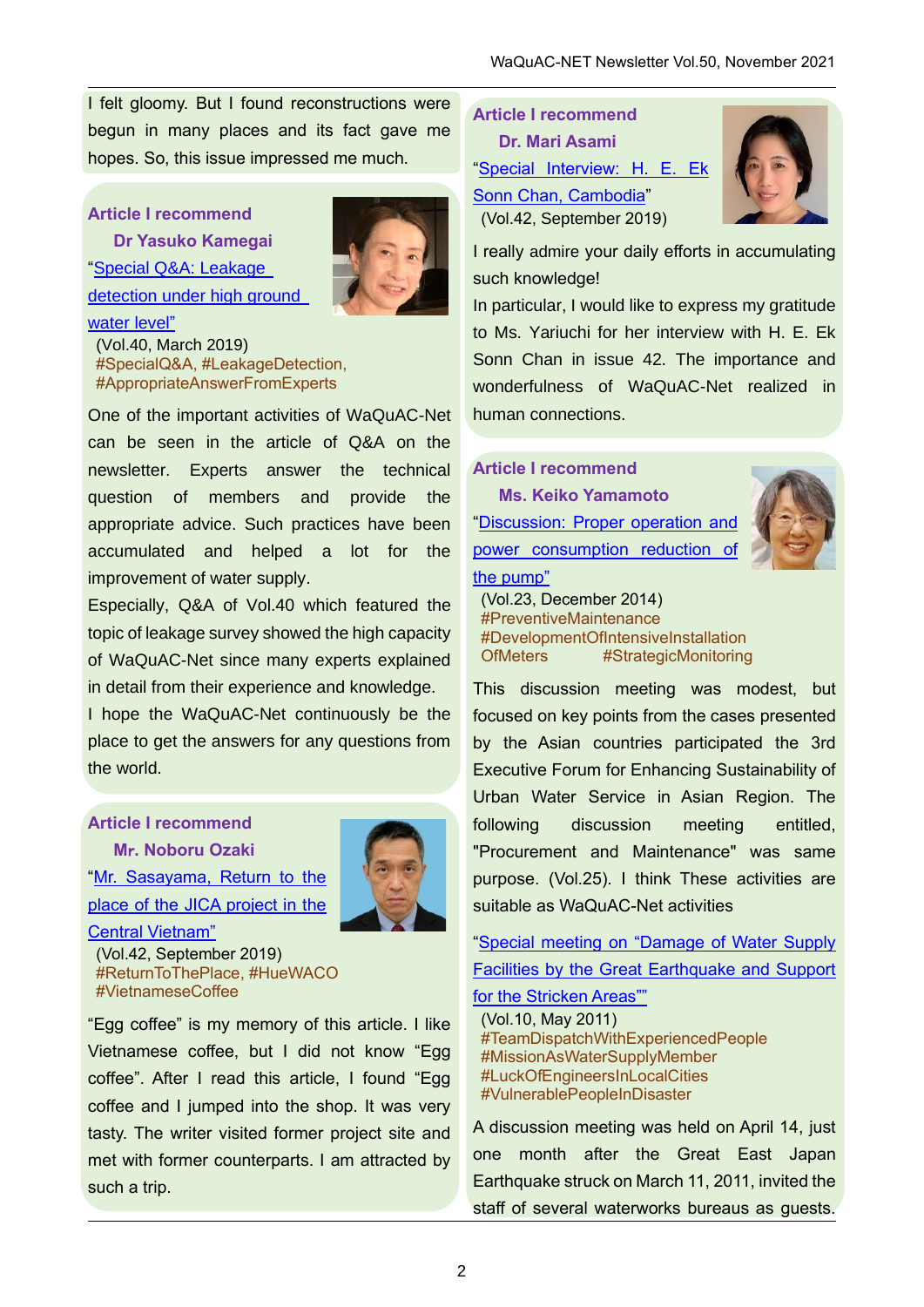Some of them went to the site for helping emergent water supply for the victims and repairing the broken pipes temporally. Others worked at their office to back up as the supporting team. Participants listened to and discussed with the guests for three hours. It was an article that conveyed unity and mobility of water persons.

## **Article I recommend**

**Mr. Yoshinobu Ono**

["Event: 150th anniversary of](https://www.waquac.net/english/pdf/newsletter_vol.4_en.pdf)  [opening Yokohama port"](https://www.waquac.net/english/pdf/newsletter_vol.4_en.pdf)



(Vol 4, December 2009) #SafeWaterForWorld #WaterSafetyDeclaration #TransferringSeniors'Spirit&EnthusiasmToThe **NextGeneration** 

I found an article in newsletter  $4<sup>th</sup>$  issue, posted by my seniors, Mr. Mitake and Mr. Ide. I worked together with them at Yokohama Waterworks Bureau and Yokohama Water Co., Ltd. They have led the international activity of Yokohama with strong ambitions and passion for many years. Unfortunately, they have both passed away and I am no longer able to receive their advice, but I engraved it in my heart that we should take over their aspirations and enthusiasm for international activity.

| <b>Article I recommend</b>     |
|--------------------------------|
| <b>Ms. Mina Yariuchi</b>       |
| "Special Report: Study Tour in |
| Myanmar"                       |
| (Vol 44, April 2020)           |

#Experts #ExchangesAtSite

This is a report on WaQuAC-NET's first overseas study tour. The members came to Myanmar, where I was assigned at the time. It was very meaningful for me to meet with all of you, who usually communicate with each other mainly by e-mail, and exchange opinions on the situation of facilities and waterworks projects based on our respective specialties and experiences.

## "The water source survey and workshop on the [problem of the algae in MWA"](https://www.waquac.net/english/pdf/newsletter_vol.18_en.pdf)

(Vol.18, August 2013) #TimelyDispatchment #IdentificationOfAlgae&Seminar

We had been exchanging with the Metropolitan Waterworks Authority (MWA) of Thailand, mainly in the field of water quality, even before the MOU was signed in 2012. For the algae survey in 2013, with the cooperation of the Yokohama City Waterworks Bureau, we sent experts to the site at the timing of an algae bloom, which had been a major issue at MWA, to jointly survey the water source and identify the algae in a workshop with MWA's water quality staff.

| List of all articles: $Vol.1 - 49$ |                                         |
|------------------------------------|-----------------------------------------|
| <b>Issues</b>                      | <b>List of articles</b>                 |
| Vol.1,                             | Let's join in the WaQuAC-Network        |
| Jan                                | Member introduction: Phnom Penh,        |
| 2009                               | Cambodia                                |
|                                    | Opinions from experts: Ms. Kamegai,     |
|                                    | Japan                                   |
|                                    | Technical Q&A Nematoda from tap         |
|                                    | water !?                                |
| Vol.2,                             | Technical Q&A: Arsenic pollution of     |
| Apr                                | groundwater                             |
| 2009                               | Launch of Network Activity              |
|                                    | Dispatch of an Expert to Laos; Ishikawa |

|        | Tomoichi, JPN                             |
|--------|-------------------------------------------|
|        | Member introduction: Laos (Kawashima      |
|        | Yasuhiro (Saitama CityWWB))               |
|        | Activity Reports: from Laos by UKAI       |
|        | Tomohiro: JICA Volunteer                  |
|        | Activity Reports: Experience as a JICA    |
|        | Volunteer by Ms. OKOSHI Hiromi            |
| Vol.3. | Technical Q&A: Advantages to change       |
| June   | the coagulant from aluminum sulfate to    |
| 2009   | PACI?                                     |
|        | Essay: A Big Step by Small Private        |
|        | Participation (Mr. Nakashima)             |
|        | Participation report: The 5th World Water |
|        | Forum (Mr. Mitake)                        |
|        | Member introduction: Hue, Vietnam (Mr.    |
|        |                                           |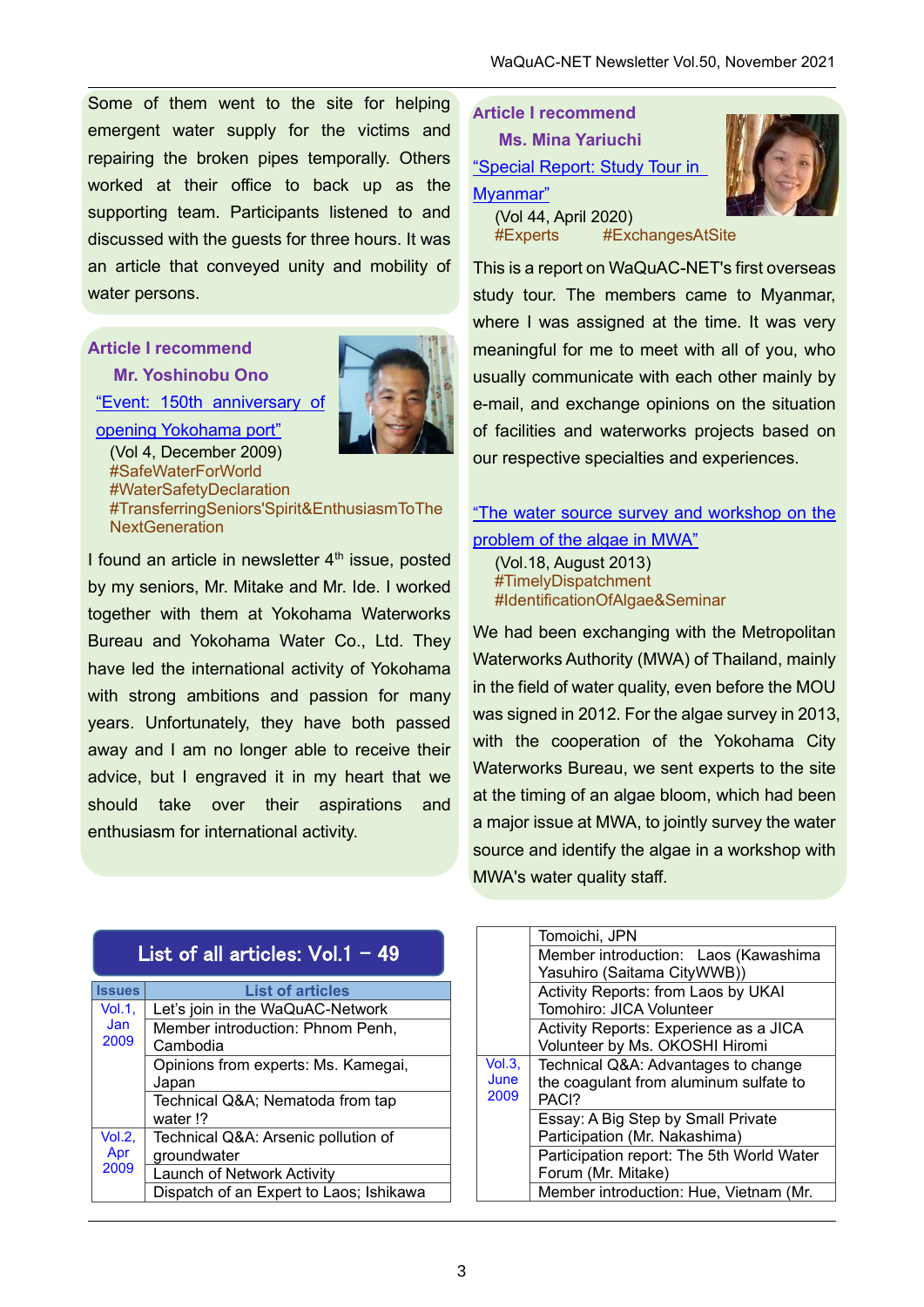|                             | Sasayama)                                  |
|-----------------------------|--------------------------------------------|
| Vol.4,                      | Technical Q&A: Influence of Algae to       |
| <b>Nov</b>                  | water treatment process                    |
| 2009                        | Participation report: 150th anniversary of |
|                             | opening Yokohama port                      |
|                             | Member introduction: Thai Metropolitan     |
|                             | Waterworks Authority (MWA)                 |
| Vol.5,                      | Technical Q&A: applicability of chlorine   |
| Feb                         | dioxide for disinfection?                  |
| 2010                        | Mini-talk 1; How is Arsenic Problemgoing   |
|                             | on?                                        |
|                             | Info: Set up of Kyushu Branch              |
| Vol.6,                      | Technical Q&A: Can lime removed by         |
| Jun                         | Bio-filtration method?                     |
| 2010                        | Mini-talk 2; Advantage of Grass-roots      |
|                             | <b>Activities</b>                          |
|                             | Essay: Tama-Mina-Ke's Table Talk on        |
|                             | <b>NGO</b>                                 |
|                             | Participation report: Executive Forum for  |
|                             | Urban Water Service in Asia                |
|                             | Member introduction: Mr. MORI Hajime       |
|                             | Project report: Farewell Party for         |
|                             | Mr.Sasayama, Mr. Wada and Ms. Yariuchi     |
|                             | Essay: Water business abroad by small      |
|                             | companies syndicate (Mr. Akaishi)          |
|                             | Info: Congratulations on the Stockholm     |
|                             | Industry Water Award 2010                  |
| Vol.7,                      | Technical Q&A: 1. Control of weed in raw   |
| <b>Sep</b>                  | water channel. 2. Chemical use for         |
| 2010                        | removing of Duck lettuce (Ottelia          |
|                             | alismoides                                 |
|                             | Project Report; Project on Human           |
|                             | Resources Development for Water            |
|                             | Supply in Sudan (Mr. Uemura)               |
|                             | Participation report: WaterLinks Forum -   |
|                             | Manila-                                    |
|                             | Member introduction: Mr. OSAKI Kazuo       |
|                             | Welcome! Party for Ms. Tam from            |
|                             | Vietnam                                    |
|                             | Member introduction: interview with Ms.    |
|                             | Mimi from Laos                             |
|                             | Essay: My First Trip to Developing         |
|                             | Country -Travel report to Siem Reap,       |
|                             | Cambodia - (Mr. Kakegawa)                  |
|                             | Project Report: Project on Capacity        |
|                             | Development for Urban Water Supply         |
|                             | Utilities in the Central Region, Vietnam   |
| Vol.8,                      | Technical Q&A: Comparison between          |
| Jan                         | Chlorine gas and sodium hypochlorite       |
| 2011                        | (NaCIO)                                    |
|                             | Mini-talk 3; Cryptosporidium in Southeast  |
|                             | Asia                                       |
|                             | Information Sharing Seminar for "Water"    |
|                             | SMEs for Expanding into Southeast Asia     |
|                             | Member introduction: Ms. Toki Ayaka        |
|                             | Project Report; Present condition of       |
|                             | regional water supply in Vietnam           |
|                             | Project report: Water Supply in Bolivia    |
|                             |                                            |
| $\overline{\text{Vol.9}}$ , | (Mr. Makino)                               |
| Feb.                        | Technical Q&A: Comparison between          |
|                             | commercial NaCIO and house generation      |

| 2011                         | system of electrolysis method.                               |
|------------------------------|--------------------------------------------------------------|
|                              | Mini-talk 4: "Leakage control and safe                       |
|                              | water supp                                                   |
|                              | Thesis by member; "suspended particles                       |
|                              | and their chemical composition in water                      |
|                              | distribution system" (Mr. Ma Noravin)                        |
|                              | Welcome! Three women from MWA,                               |
|                              | Thailand                                                     |
|                              | Report of Activities; Visiting PPWSA,                        |
|                              |                                                              |
|                              | MWA, PWA (Mr. Sasaki)<br>Member introduction: Ms. Tith Linda |
|                              |                                                              |
|                              | (Cambodia)                                                   |
| $\overline{\text{Vol}.10}$ , | Technical Q&A: Pipe materials                                |
| <b>May</b><br>2011           | (Polyethylene, poly vinyl chloride, ductile                  |
|                              | iron, steel) and their damages by the                        |
|                              | earthquake                                                   |
|                              | Field report: Damage of Water Supply                         |
|                              | Facilities by the Great Earthquake and                       |
|                              | Support for the Stricken Areas                               |
|                              | Field report: Water Supply of Sendai City                    |
|                              | - From suffering to rehabilitation (Mr.                      |
|                              | Watanabe)                                                    |
|                              | Field report: Recent Situation of                            |
|                              | Damaged Areas, Kitakami city, Iwate Pref.                    |
|                              | (Mr. Odajima)                                                |
| $\overline{\text{Vol}}.11,$  | Technical Q&A: "Air scouring method" for                     |
| July                         | cleaning the old distribution main and                       |
| 2011                         | service pipe                                                 |
|                              | Mini-talk 5: "Water supply & radioactive                     |
|                              | contamination"                                               |
|                              | Project report: Water supply situation in                    |
|                              | Bhutan (Mr. Kitahara)                                        |
|                              | Project report: Entering the 2nd year of                     |
|                              | the project (Mr. Sasayama)                                   |
|                              | Field report: For construction of PC tank                    |
|                              | in SEA (Mr. Yokoyama)                                        |
|                              | Member introduction: Mr. Daisuke                             |
|                              | SAKAMOTO                                                     |
| $\overline{\text{Vol}}$ .12, | Technical Q&A: How to remove calcium                         |
| <b>Dec</b>                   | carbonate and/or magnesium carbonate                         |
| 2011                         | at home?                                                     |
|                              | Field visit: Situation of affected area by                   |
|                              | the Great East Japan Earthquake (Mr.                         |
|                              | Arimura)                                                     |
|                              | 7 months later, to the stricken areas                        |
|                              | Participation Report: JICA Second                            |
|                              | <b>Executive Forum for Enhancing Urban</b>                   |
|                              | Water Service in Asian Region                                |
|                              | 1) Trainees from Laos, new and old                           |
|                              | ~Cooperation with Saitama City                               |
|                              | Waterworks Bureau and the Vientiane                          |
|                              | Capital City Waterworks (Mr. Shimomura)                      |
|                              | 2) Cooperation with Yokohama City and                        |
|                              | Vietnam (Mr. Wada)                                           |
|                              |                                                              |
|                              | 3) The party night in Memories Ally by the                   |
|                              | Ashigaru                                                     |
|                              | Project report: from Vietnam Project;                        |
|                              | <b>Training Course has started</b>                           |
|                              | Member Interview; Former Expert in                           |
|                              | Myanmar: Mr. Daiji NAGASHIO                                  |
|                              | Info: WaQuAC Net Business Card                               |
|                              | Member Introduction; interview with                          |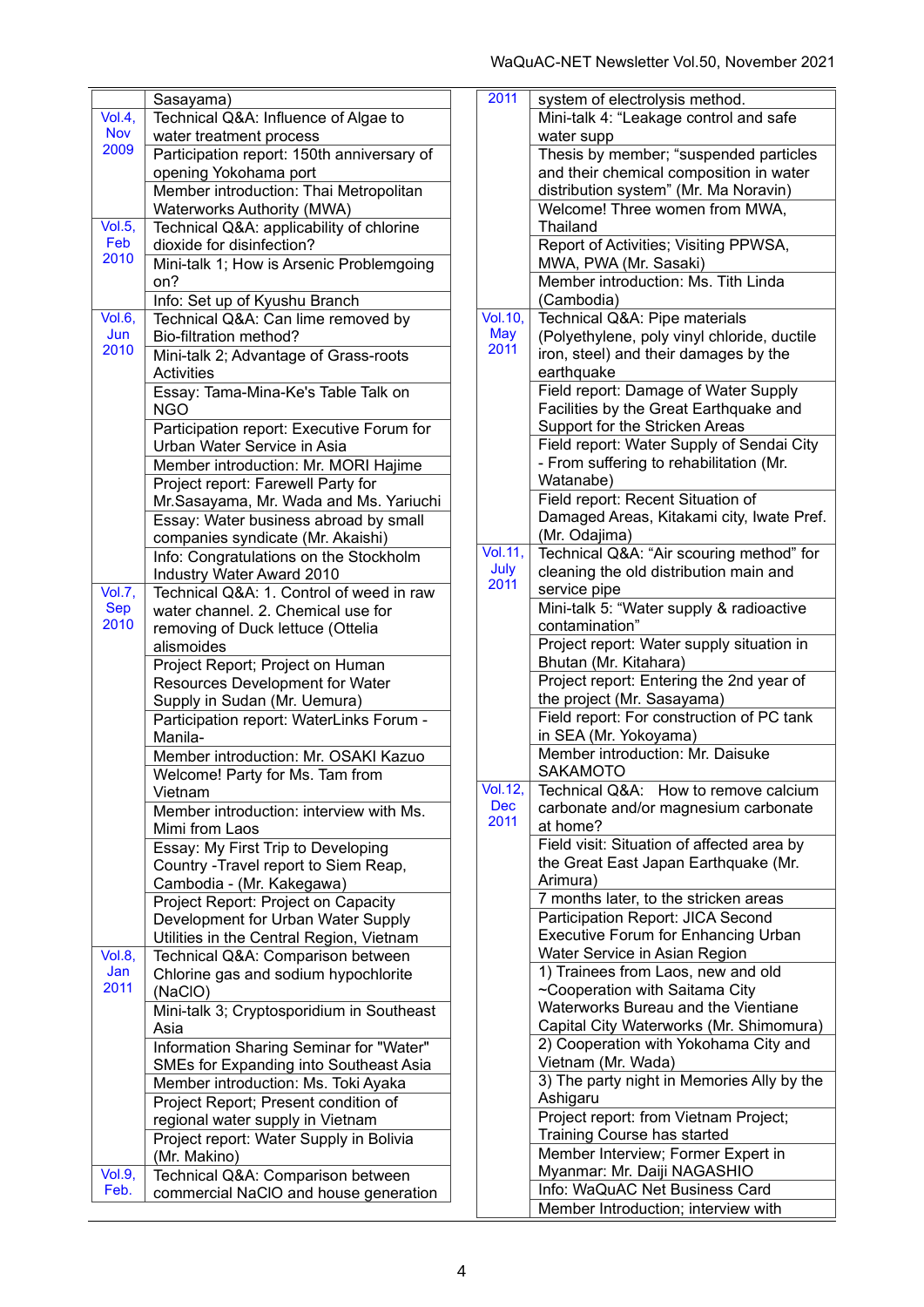|                 | Ms.Nirmala Hailinawati (Indonesia)           |   |
|-----------------|----------------------------------------------|---|
|                 | Welcome!: Three Bolivians in Water           |   |
|                 | project visited                              |   |
| Vol. 13,        | Technical Q&A: How to analyze quality of     | Ī |
| Mar             | solid PAC?                                   |   |
| 2012            | Flood Crisis 2011, Bangkhen Water            |   |
|                 | <b>Treatment Plant, Water Quality</b>        |   |
|                 |                                              |   |
|                 | Management (Ms. Nisapas Wongpat, Mr.         |   |
|                 | Somsak Passananon)                           |   |
|                 | Flood Crisis 2011, Field report of Japan     |   |
|                 | Disaster Relief - Power of MWA and           |   |
|                 | friendship -                                 |   |
|                 | Project Report: Report from Bhutan no.2      |   |
|                 | (Mr. Yasuyuki KITAHARA)                      |   |
|                 | Member introduction: Mr. Mon Tito            |   |
|                 | (PPWSA, Cambodia)                            |   |
|                 | Welcome!: The Party of Ashigaru              |   |
| Vol. 14,        | Event reports: Protection of water supply    |   |
| June            | from a disaster                              |   |
| 2012            | 1) Participating in WaQuAC-NET activity      |   |
|                 | from Thailand (Ms. Nisapas Wongpat,          |   |
|                 | Ms. Sivilai Kitpitak from MWA, Thailand)     |   |
|                 |                                              |   |
|                 | 2) Technical Exchange and Observation        |   |
|                 | at Sendai City WWB (Mr. Hiroshi              |   |
|                 | Sasayama)                                    |   |
|                 | Welcome!: Ms Nispas and Ms Sivilai to        | Ñ |
|                 | JWWA (Mr. Yoji Matsui)                       |   |
|                 | 3) To Ishinomaki, the disaster area (Mr.     |   |
|                 | Sasaki)                                      |   |
|                 | 4) Mini-talk 6: (cancelled)                  |   |
|                 | Member introduction: Mr. Yoshinobu Ono       |   |
| Vol. 15,        | Technical Q&A: Small black particles         |   |
| <b>Sep</b>      | came out from tap in some supplied           |   |
| 2012            | areas. Why did quality of tap                |   |
|                 | water change?                                |   |
|                 | Project report: Mr. Shimomura started for    |   |
|                 | Laos as a Project Leader                     |   |
|                 | Essay: Creating system to involve people;    |   |
|                 | Wisdom and Power of Singapore (Mr.           |   |
|                 | Arimura)                                     |   |
|                 |                                              |   |
|                 | MWA and WaQuAC-NET Signing in MOU            |   |
|                 | Project report: Safe water supply in rural   |   |
|                 | area of Northern region in Ghana, and        |   |
|                 | study of possibility of introduction of slow |   |
|                 | sand filter. (Mr. Sakamoto)                  |   |
| <b>Vol. 16,</b> | Technical Q&A:<br>Case of SOPs on the        |   |
| Jan             | countermeasures against algae obstacles      |   |
| 2013            | Participation report: IWA World Water        | Ī |
|                 | Congress & Exhibition in Busan (Ms.          |   |
|                 | Kawamura)                                    |   |
|                 | Participation report: Member's               |   |
|                 | Outstanding Performance at the               |   |
|                 | symposium                                    |   |
|                 | Condolences (Mr. Takenaka)                   |   |
|                 | Welcome! MWA mission for technical           |   |
|                 |                                              |   |
|                 | cooperation came to Japan                    |   |
|                 | Thesis by member; Measuring Efficiency       |   |
|                 | Performance of Water Utilities in            |   |
|                 | Indonesia (Ms. Nirmala Hailinawati)          |   |
|                 | Welcome! Ms. Soursdey from PPWSA,            |   |
|                 | Cambodia to Master Course of Hiroshima       |   |
|                 | University                                   |   |

|                 | Member introduction: Mr. Long Naro,           |
|-----------------|-----------------------------------------------|
|                 | Phnom Penh Water Supply Authority,            |
|                 | Cambodia                                      |
| Vol. 17,        | Technical Q&A: Strange noise from pump        |
| <b>May</b>      |                                               |
| 2013            | Interview: Two years pass from East           |
|                 | Japan Great Earthquake Disaster (Mr.          |
|                 | Ozaki)                                        |
|                 | Info: Activity of Let's Talk Algae (LETA)     |
|                 | group                                         |
|                 | Participation Report: "the study and          |
|                 | lecture tour of 'consideration of safety net  |
|                 | for water supply"" (Ms. Kamegai)              |
|                 | Event report: Training on Biological          |
|                 | Problems for Young Staff of MWA in            |
|                 |                                               |
|                 | Yokohama (Mr. Sasaki)                         |
|                 | Welcome! Party for the MWA scientists         |
|                 | Participation Report: JICA Seminar for        |
|                 | Urban Water Service Management and            |
|                 | Human Resource Development in Asian           |
|                 | Region                                        |
|                 | Member introduction: Dr. Chea Visoth,         |
|                 | PPWSA, Cambodia                               |
|                 | Study Meeting: Report of Osaka meeting        |
|                 | 2013                                          |
|                 | Member introduction: Mr. GOTO Shinya          |
| <b>Vol.18,</b>  | Technical Q&A: the influences and             |
| Aug             |                                               |
| 2013            | measures of eutrophication                    |
|                 | Mini-talk 7; The water source survey and      |
|                 | workshop on the problem of the algae in       |
|                 | <b>MWA</b>                                    |
|                 | Field visit: Local activities specializing in |
|                 | human resource development, the Water         |
|                 | Supply Council of Iwateshiwa-area - (Mr.      |
|                 | Arimura)                                      |
|                 | Field visit: NSF International Visiting (Mr.  |
|                 | Sugino)                                       |
|                 | Welcome! Party for MWA staff                  |
| <b>Vol. 19,</b> | Technical Q&A: Jar-test (necessity,           |
| <b>Nov</b>      | examination process and suggestion)           |
| 2013            | Project report: Termination of Technical      |
|                 | Cooperation Project in Vietnam (Ms.           |
|                 | Yariuchi)                                     |
|                 | Field report: Special Training: Pressure      |
|                 |                                               |
|                 | Control (Mr. Kenji Nakanosono)                |
|                 | Project report: Technical assistance for      |
|                 | emergency water supply in Laos (Mr.           |
|                 | Toshiki HORIE)                                |
| <b>Vol.20,</b>  | Technical Q&A: "Is EM (Effective              |
| Feb             | Microorganisms) effective in order to         |
| 2014            | reduce the water pollution of the river?"     |
|                 | Field visit: East Japan Great Earthquake-     |
|                 | Three years will have passed on March         |
|                 | 11, 2014 (Yamamoto)                           |
|                 | 2) Dispatch to Ishinomaki District Water      |
|                 | Supply Authority (Mr. Tate)                   |
|                 | 4) My Sentiment on Ishinomaki (Mr.            |
|                 | Watanabe)                                     |
|                 | 5) Visiting Ishinomaki & Onagawa -            |
|                 | Seeing is believing (Ms. Kawamura)            |
|                 | 6) Ishinomaki, Okawa elementary school        |
|                 | (Mr. Sasaki)                                  |
|                 | 7) First visit to the damaged areas (Ms.      |
|                 |                                               |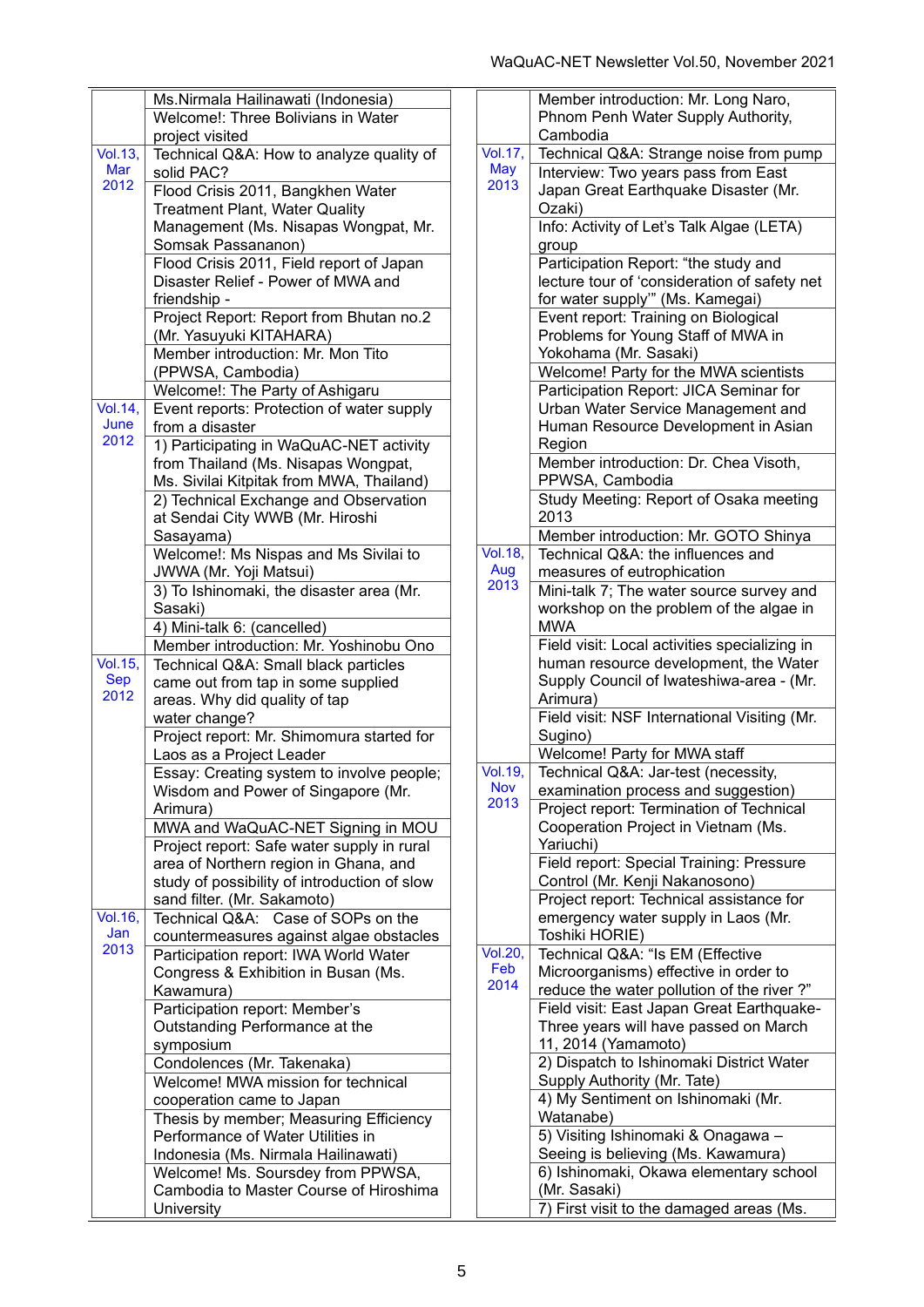|                              | Yariuchi)                                   |                |
|------------------------------|---------------------------------------------|----------------|
|                              | Project Report: Activity in the World:      |                |
|                              | Water Supply in Fiji/ JICA SV (Mr. Hiroto   | Vc             |
|                              | ODA)                                        |                |
| $\overline{\text{Vol.21}}$ , | Technical Q&A: Is Block Distribution        | $\overline{2}$ |
| June                         | System effective for leakage reduction?     |                |
| 2014                         | Field Report; Water Supply Situation in     |                |
|                              | East Timor                                  |                |
|                              |                                             |                |
|                              | Essay: Thoughts of Human Resources          |                |
|                              | Development                                 |                |
|                              | Essay: Flank chat-2 Red Card to             |                |
|                              | Japanese succession of technology           |                |
|                              | Welcome! Party for HE. Ek Sonn Chan,        | Vc             |
|                              | Cambodia                                    | $\overline{2}$ |
|                              | Essay: Flank chat-2 Red Card to             |                |
|                              | Japanese succession of technology           |                |
| <b>Vol.22,</b>               | Technical Q&A: What kind of condition       |                |
| Oct                          | reduces the effectiveness of PAC?           |                |
| 2014                         | Event report: Survey of Japanese            |                |
|                              | <b>WaQuAC-NET Members</b>                   |                |
|                              | Participation report: The 5th International |                |
|                              | Slow Sand & Alternative Biological          |                |
|                              | <b>Filtration Conference</b>                |                |
|                              | Participation report: The 3rd Executive     |                |
|                              | Forum for Enhancing Sustainability of       |                |
|                              | <b>Urban Water Service</b>                  |                |
|                              | Welcome! Support to the International       |                |
|                              | <b>Student from Cambodia</b>                |                |
|                              | Project Report: Dr. Sugawara was            | Vc             |
|                              | assigned as JICA expert in Indonesia        |                |
| <b>Vol.23,</b>               | Technical Q&A: How should we                | $\overline{2}$ |
| Jan                          | understand value of water quality           |                |
| 2015                         | standard?                                   |                |
|                              | Event Report: Workshop on "Arsenic          |                |
|                              | Contamination and Removal from              |                |
|                              | Groundwater"                                |                |
|                              | Event Report: Cooperation to Biological     |                |
|                              | Survey in Thailand                          |                |
|                              | Mini-talk: "Proper operation and power      |                |
|                              | consumption reduction of the pump"          |                |
|                              | Member Introduction: Tirtanadi              |                |
|                              | Waterworks Company, Indonesia               |                |
|                              |                                             |                |
|                              | Participation report: "General Assembly     |                |
| <b>Vol.24,</b>               | and Conference 2014 (JWWA)"                 |                |
| <b>March</b>                 | Technical Q&A: Advantage and                |                |
| 2015                         | disadvantage of liquid PAC                  |                |
|                              | Project Report: Lao-Japan Waterworks        |                |
|                              | Seminar" and "Project MAWASU                |                |
|                              | International Seminar"                      | Vc             |
|                              | Member introduction: Ms. Patcharaporn       | $\overline{2}$ |
|                              | Itthirotjanakul (MWA, Thailand)             |                |
| <b>Vol.25,</b>               | Mini-Talk: technical discussion:            |                |
| June                         | "Procurement & Maintenance for              |                |
| 2015                         | Materials and Equipment"                    |                |
|                              | Participation Report: Exhibition "Viet-     |                |
|                              | Water" in Ho Chi Min City (Mr. Arimura)     |                |
|                              | Participation Report: UN World              |                |
|                              | Conference on Disaster Risk Reduction       |                |
|                              | (Ms. Kawamura)                              |                |
|                              | Event Report: Courtesy call to the          |                |
|                              | governor of MWA and Biological survey in    |                |
|                              | Thailand                                    |                |

|                                | Member introduction: Ms. Ngoc,                   |
|--------------------------------|--------------------------------------------------|
|                                | HueWACO, Vietnam                                 |
| $\overline{\text{Vol}.26}$ ,   | Technical Q&A: Reduction of NRW; NRW             |
| Oct                            | ratio is 50% around in our water supply. I       |
| 2015                           | want to know a method of NRW reduction           |
|                                | Project Report: My Activities & Current          |
|                                | Water Supply System in Yangon,                   |
|                                | Myanmar (Mr. Matsuoka)                           |
|                                | Member introduction: Interview with Dr.          |
|                                | Chea Visoth from Cambodia                        |
|                                | Member introduction: Mr. Shinichi                |
|                                | Sekimoto                                         |
| $\overline{\textsf{Vol.27}}$ , | Technical Q&A: Selection of media and            |
| Jan                            | maintenance of Filter                            |
| 2016                           | Study Meeting: 2nd Osaka Meeting -               |
|                                | International Cooperation of Water               |
|                                | <b>Utilities</b>                                 |
|                                | Mini-Talk "water supply in Africa and Asia"      |
|                                | Participation Report: JWWA Conference -          |
|                                |                                                  |
|                                | Ms. Sivilai gave a presentation                  |
|                                | Member's Opinion: Result of                      |
|                                | Questionnaire from Cambodian members             |
|                                | Welcome! Ms. Siti Zainab Lubis 6 months          |
|                                | training at Yokohama                             |
|                                | Welcome! Party with Dr. Sugawara and             |
|                                | his counterparts from Indonesia                  |
|                                | Welcome! Mr. Long Naro was invited to            |
|                                | INCHEM TOKYO 2015 as a lecturer                  |
| $\overline{\text{Vol}.28}$ ,   | Technical Q&A: Odor test of raw water, its       |
| Apr                            | procedures                                       |
| 2016                           | Project Report: Mr. SAIKI from                   |
|                                | Matsuyama City Dispatch to Laos as               |
|                                | <b>JICA</b> expert                               |
|                                | Project Report: Interim Report on the            |
|                                | Field Experiment of High-turbidity Water         |
|                                | <b>Purification Process by Small-Scale Plant</b> |
|                                | (Mr.Takebe)                                      |
|                                | Member Introduction: Siem Reap Water             |
|                                | Supply Authority, Cambodia (Mr.Kut               |
|                                | Nimol)                                           |
|                                | Field visit report: AQUATECH 2015 and            |
|                                | water supply in the Netherlands (Mr.             |
|                                | Arimura)                                         |
|                                | Essay: Let's get exposed to water culture        |
|                                | & technologies in foreign countries! (Mr.        |
|                                | Umeyama)                                         |
|                                | Welcome! Farewell parties and                    |
|                                | communication meeting                            |
| Vol.29,                        | Essay: Two Earthquakes in Kathmandu,             |
| July                           | Nepal and Otsuchi, Japan (Mr. Ozaki)             |
| 2016                           | Member Introduction: Japanese Letter             |
|                                | from Ms. Zainab                                  |
|                                | Activity Report: Looking back on my              |
|                                | JICA's days (Mr. Nakayama)                       |
|                                | Participation report: Symposium "Urban           |
|                                |                                                  |
|                                | Water Management in Asia                         |
|                                | Event Report: Dispatching an expert to           |
|                                | PPWSA, Cambodia and MWA, Thailand                |
|                                | Project Report: Farewell party for Ms.           |
|                                | Yariuch, to Myanmar as JICA long-term            |
|                                | Expert                                           |
|                                | Welcome! Party for Cambodian Friends             |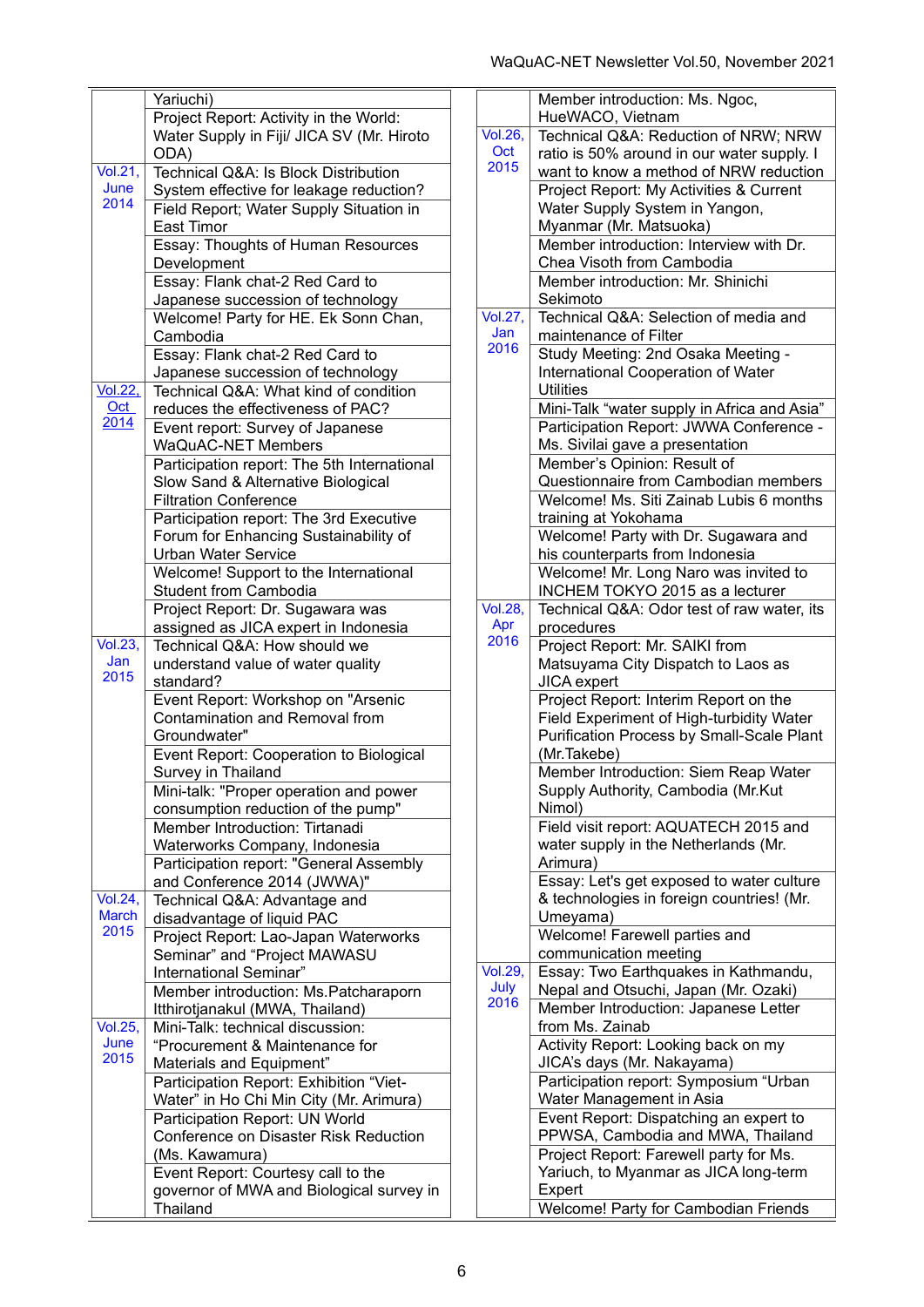| <b>Vol.30,</b> |                                                  |  |
|----------------|--------------------------------------------------|--|
|                | Technical Q&A: Countermeasures against           |  |
| Oct            | illegal connections                              |  |
| 2016           | Event Report: Study Meeting "Water in            |  |
|                | Africa "- Experience of Mr. Uemura               |  |
|                | Field report: Kumamoto earthquake                |  |
|                | Report (Mr. Arimura)                             |  |
|                | Field visit: Kumamoto Earthquake                 |  |
|                | <b>Information Memo</b>                          |  |
|                | Project Report: JICA Project in Yangon,          |  |
|                | Myanmar                                          |  |
|                |                                                  |  |
|                | Member introduction: Ms. Nguyen Trang            |  |
|                | (Vietnam)                                        |  |
| <b>Vol.31,</b> | Welcome! Cooperation with MWA: Ms.               |  |
| Jan<br>2017    | Chaweepan gave a presentation in Kyoto           |  |
|                | Study meeting: Measures against Algae            |  |
|                | Bloom in Bangkhen WTP - Optimum                  |  |
|                | Chemical Dosing Rate for Aulacoseira             |  |
|                | Removal-                                         |  |
|                | Study Meeting: The3rd Osaka Meeting              |  |
|                | "International Cooperation of Water              |  |
|                | Utilities" (Mr. Sugino)                          |  |
|                | Project Report: Information of Africa: The       |  |
|                | first impression of Sudan (Mr. Kagata)           |  |
|                | Project Report: Activity of Myanmar              |  |
|                |                                                  |  |
|                | Project: From Yangon to MWA for                  |  |
|                | training! (Ms. Yariuchi)                         |  |
| <b>Vol.32,</b> | Technical Q&A: How to remove blue-               |  |
| Apr<br>2017    | green algae from raw water                       |  |
|                | Field visit: Visiting Yangon again (Mr.          |  |
|                | Nagashio)                                        |  |
|                | Partnership between MWA (Bangkok) and            |  |
|                | OWSA (Osaka) (Mr. Hayashi)                       |  |
|                | Essay: Frank Chat "Incredible India!"            |  |
| Vol.33.        | Technical Q&A: In Japan, is there water          |  |
| July           | quality standard of raw water (surface           |  |
| 2017           | water) used for water supply?                    |  |
|                | Member introduction: Mr. Pheng Ty,               |  |
|                | Cambodia                                         |  |
|                | Project report: Activity in Narok Water          |  |
|                | Supply in Kenya (Mr. Jin Igarashi)               |  |
|                | Project report: International cooperation        |  |
|                |                                                  |  |
|                |                                                  |  |
|                | to East Timor by Chiba Prefectural               |  |
|                | Waterworks Bureau, (Mr. Kobayashi)               |  |
|                | Project report: Professor Ishibashi,             |  |
|                | assigned to Khon Kaen Univ. Thailand             |  |
|                | Welcome! Sudanese executives visit to a          |  |
|                | water treatment plant in Japan                   |  |
|                | Welcome! Mr. Kunnarith from PPWSA                |  |
|                | arrived at Narita                                |  |
|                |                                                  |  |
|                | Essay: What should I inform for the              |  |
|                | foreign C/P?<br>(Mr. Ono)                        |  |
|                | Mini-talk 10; "Finance and Accounting of         |  |
|                | Japanese Waterworks Utility for                  |  |
|                | Engineers"                                       |  |
| <b>Vol.34,</b> | Project Report: Return from Laos                 |  |
| Oct            | MaWaSU Project (Mr. Shimomura)                   |  |
| 2017           | 4 <sup>th</sup> Study Meeting in Osaka           |  |
|                | Info: WaQuAC-NET won the 19th Japan              |  |
|                | <b>Water Award!!</b>                             |  |
|                | Participation report: The 4th Executive<br>Forum |  |

|                                   | Welcome! SDDC & Mr. Varich                                                           |
|-----------------------------------|--------------------------------------------------------------------------------------|
| $\overline{Vol.35}$ ,             | Technical Q&A: Causes of water                                                       |
| <u>Jan</u>                        |                                                                                      |
| 2018                              | contaminations in distribution pipes and                                             |
|                                   | the countermeasures                                                                  |
|                                   | Welcome! Three MWA staffs participate in                                             |
|                                   | <b>JWWA Conference</b>                                                               |
|                                   | Outline of presentation "Development of                                              |
|                                   | Water Safety Plans - Ensuring Safe Water                                             |
|                                   | to People living in Metropolitan Area of                                             |
|                                   | Thailand-"                                                                           |
|                                   | Member introduction: Mr. Fauzil Husni,                                               |
|                                   | Medan, Indonesia                                                                     |
|                                   | Member introduction: Mr. Shinohara, To                                               |
|                                   | achieve SDG, work closely                                                            |
|                                   | Welcome! Mr. Shimomura                                                               |
|                                   | Training report: Lecture on distribution                                             |
|                                   |                                                                                      |
|                                   | pipe cleaning method                                                                 |
|                                   | Welcome! WaQuAC-Net exchanges in                                                     |
|                                   | <b>Takamatsu</b>                                                                     |
| $\overline{\text{Vol.36}}$        | Technical Q&A: How do people drink                                                   |
| Apr<br>2018                       | more tap water?                                                                      |
|                                   | Project Report: Support for water supply                                             |
|                                   | in Rwanda (Mr. Momozono Tokiya)                                                      |
|                                   | Event Report: Visiting Thailand &                                                    |
|                                   | Cambodia for technical exchange of                                                   |
|                                   | WaQuAC-NET members                                                                   |
|                                   | Greeting to return to homeland, Mr. Varich                                           |
|                                   | Essay: Heading to the countryside of                                                 |
|                                   | Myanmar                                                                              |
|                                   | Field report: Visiting JHA Office (Ms.                                               |
|                                   | Sakamoto)                                                                            |
| $\overline{\text{Vol.37}}$ ,      | Technical Q&A: Can I use the "ultrasonic                                             |
| July                              | sound technology" for controlling the                                                |
| 2018                              | algae?                                                                               |
|                                   |                                                                                      |
|                                   | Member introduction: Ms. Ei Khaing Mon                                               |
|                                   | in Myanmar                                                                           |
|                                   | Participation report: Special Lecture "One                                           |
|                                   | day with Dr. TAMBO" by Mr. Sugino                                                    |
|                                   | Member Introduction; Mr. Kiji, wastewater                                            |
|                                   | treatment method: SSCM                                                               |
|                                   |                                                                                      |
|                                   | Special Article; Trip to Thailand and                                                |
|                                   | Cambodia for deepening membership                                                    |
|                                   | 1-Seminar in MWA                                                                     |
|                                   | 2-Seminar in PWA                                                                     |
|                                   | 3-Visit to Khon Kaen RTC2                                                            |
|                                   |                                                                                      |
|                                   | 4-Lecture in Khon Kaen University                                                    |
|                                   | 5-Visit to Mr. Umeyama office                                                        |
|                                   | 6-Meeting and algae training in<br><b>PPWSA</b>                                      |
|                                   |                                                                                      |
|                                   | 7-Welcome party for Thai members                                                     |
|                                   | 8-Follow up cooperation in PPWSA,                                                    |
|                                   | Cambodia                                                                             |
|                                   | Member introduction: Ms. Wasana,                                                     |
|                                   | Thailand                                                                             |
|                                   | Project Report: Project in Cambodia (Mr.                                             |
| $\overline{\text{Vol.38}}$<br>Oct | Hirowatari)                                                                          |
| 2018                              | Member introduction: interview with Mr.                                              |
|                                   | Mon Tito                                                                             |
|                                   | Member introduction: Mr. Job (Kenya)                                                 |
| Vol.39,                           | Mini Talk 11; "Basic finance for engineers"<br>Technical Q&A: What are the points to |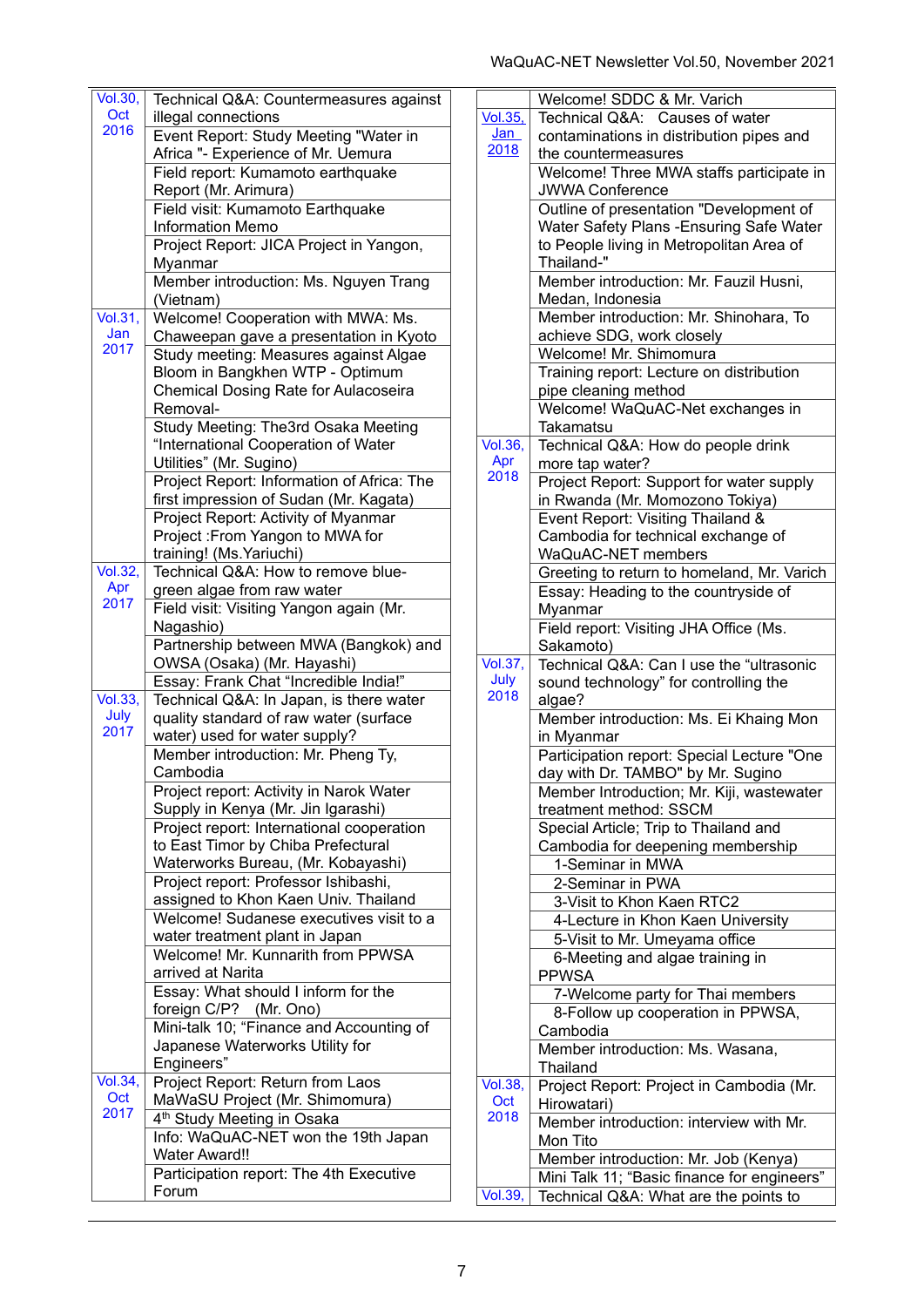| Jan                        | pay attention to when operating the water   |
|----------------------------|---------------------------------------------|
| 2019                       | treatment system of rapid sand filtration   |
|                            | method                                      |
|                            |                                             |
|                            | Project Report: Challenge of Mr.            |
|                            | KAWASHIMA as Senior Adviser in NPNL,        |
|                            | Laos                                        |
|                            |                                             |
|                            | Project Report: Dr. Sugawara, returning     |
|                            | back from Indonesia                         |
|                            | Study Meeting: 5th Osaka meeting-Case       |
|                            |                                             |
|                            | of Disaster Impact in MWA                   |
|                            | Participation Report: Symposium on          |
|                            | "Future Leaders Training Program"           |
|                            |                                             |
|                            | Participation Report: JICA President        |
|                            | Award Commemorative Lecture by H.E.         |
|                            | Ek Sonn Chan                                |
|                            | Welcome! Friendship party at IWA World      |
|                            |                                             |
|                            | <b>Water Conference</b>                     |
|                            | Welcome! Party for H.E. Ek Sonn Chan        |
| <b>Vol.40,</b>             | Special Technical Q&A: Leakage              |
| Apr                        |                                             |
| 2019                       | detection under high ground water level     |
|                            | Field Report: from Nepal (Mr. Saiki)        |
|                            | Field visit: Revisit to Nepal (Mr. Ozaki)   |
|                            |                                             |
|                            | <b>Field Visit: Tohoku Meeting</b>          |
|                            | Project Report: Member's news: Prof.        |
|                            | Ishibashi from Thailand                     |
| $\overline{\text{Vol.41}}$ | Technical Q&A: We have a problem of         |
| July                       |                                             |
| 2019                       | Zebra Mussel                                |
|                            | Member introduction: Ms. Kounthy,           |
|                            | Cambodia                                    |
|                            | Essay: Want to follow the reconstruction    |
|                            |                                             |
|                            | of Ishinomaki water supply (Mr. Yuki Tate)  |
|                            | Field visit: Return to Vietnam (Ms. Mina    |
|                            | Yariuchi)                                   |
|                            | Mini-talk 12 "GIS and Water Supply"         |
|                            |                                             |
|                            | Participation Report: Symposium for         |
|                            | World Water Day 2019                        |
| <b>Vol.42,</b>             | Special Interview with H. E. Ek Sonn        |
| <b>Oct</b>                 | Chan (Cambodia)                             |
| 2019                       |                                             |
|                            | Field visit report: Tohoku disaster area ·  |
|                            | Member introduction: Interview with         |
|                            | scholarship student, Ms. Khaing             |
|                            | (Myanmar)                                   |
|                            |                                             |
|                            | Field visit report: MWA Bangkhen WTP        |
|                            | Thesis by member: Ms. Ohno                  |
|                            | Field visit: Return back to Vietnam<br>(Mr. |
|                            | Sasayama)                                   |
| <b>Vol.43,</b>             |                                             |
|                            | Study meeting: 6th Osaka meeting:           |
| Jan                        | Lecture by Dr. Terashima: CD & HRD          |
| 2020                       | Member introduction: Interview with Ms.     |
|                            | Kai (Laos)                                  |
|                            | Event report: Discussion with               |
|                            |                                             |
|                            | MWA(Thailand), Big donation from MWA        |
|                            | Participation report: JWWA Conference in    |
|                            | Hakodate                                    |
|                            | Mini talk 13: "Cambodia& Sudan"             |
|                            |                                             |
|                            | Member introduction: Ms. Weesuda            |
|                            | Chaloeythit (MWA, Thailand)                 |
|                            | Member introduction: Mr. CHENDA             |
|                            | Pharith (PPWSA)                             |
|                            |                                             |
|                            | Member introduction: Ms. Kuniyasu           |
| Vol.44,                    | Technical Q&A: How to treat                 |
|                            |                                             |

| Apr                                | brine/seawater                                             |
|------------------------------------|------------------------------------------------------------|
| 2020                               | Special Report: Study tour in Myanmar                      |
|                                    | Project report: Investigation on                           |
|                                    | improvement of community water supply,                     |
|                                    | Thailand (Prof. Ishibashi)                                 |
|                                    | Member introduction: Interview with Mr.                    |
|                                    | Innocent (Rwanda)                                          |
|                                    | Member introduction: Mr. Kimura                            |
| Specia                             | Result of Questionnaire Survey about                       |
| I issue,                           | Impact of COVID-19                                         |
| <b>May</b>                         | Part 1 Impact of COVID-19 pandemic                         |
| 2020                               | Part 2 Comment and recommendations                         |
|                                    | for WaQuAC-Net Activities                                  |
| <b>Vol.45,</b>                     | Special issue: COVID-19 in Africa,                         |
| July                               | Measures/Cooperation                                       |
| 2020                               | Interview: UNICEF's response to COVID-                     |
|                                    | 19 in Ethiopia (Mr. Takahashi)                             |
|                                    | Report: Smile Toilet Project in Kenya by                   |
|                                    | JHA (Mr. Shinohara)                                        |
|                                    | Report: Long Distance of my family (Mr.                    |
|                                    | Hirowatari)                                                |
|                                    | Report: COVID-19 impact of my life (Mr.                    |
|                                    | Chenda Pharith, PPWSA, Cambodia)                           |
|                                    | Report: My Experience of Kanagawa                          |
|                                    | Overseas Technical Training (Ms.                           |
|                                    | Weesuda Chaloeythit, MWA)                                  |
| <b>Vol.46,</b>                     | Event Report: Online panel discussion                      |
| Oct                                | "COVID-19 countermeasures of                               |
| 2020                               | waterworks in Japan" (Webinar 1)                           |
|                                    | Info: Congratulations! MWA, Thailand!                      |
|                                    | "Chlorine Next" wins 1st prize                             |
|                                    | Technical Q&A: Tell me about PFOS and                      |
|                                    | PFOA (organic fluorine compounds)                          |
| $\overline{\text{Vol}}.47,$<br>Jan | Technical Q&A: I want to know the pump                     |
| 2021                               | design considerations and parameters                       |
|                                    | Member introduction: Mr. Rabindra                          |
|                                    | Pokhrel, Nepal                                             |
|                                    | Webinar 2: "Collaborative research on                      |
|                                    | community water supply improvement in                      |
|                                    | Khon Kaen, Thailand<br>Webinar 3: "A cheap and easy way to |
|                                    | utilize GIS for effective management                       |
|                                    | using Vector Tiles                                         |
|                                    | Study meeting: 7th Osaka Meeting,                          |
|                                    | "International cooperation by remote                       |
|                                    | access"                                                    |
|                                    | Participation report: Final report session                 |
|                                    | of scholarship graduate students of Univ.                  |
|                                    | of Tokyo                                                   |
| <b>Vol.48,</b>                     | Technical Q&A: Utilization of rainwater as                 |
| Apr                                | water resource, experiences in Japan                       |
| 2021                               | Webinar 4 "Chlorine Next" The innovation                   |
|                                    | project of MWA, Thailand                                   |
|                                    | Webinar 5 "International Cooperation by                    |
|                                    | Remote Access"                                             |
|                                    | Info: H.E. Ek Sonn Chan, awarded by                        |
|                                    | Japanese Government                                        |
|                                    | Special message: What can we do for our                    |
|                                    | friends in Myanmar?                                        |
| <b>Vol.49,</b>                     | Member introduction: Interview with                        |
| July                               | Ms. Nan from Khon Kaen, Thailand                           |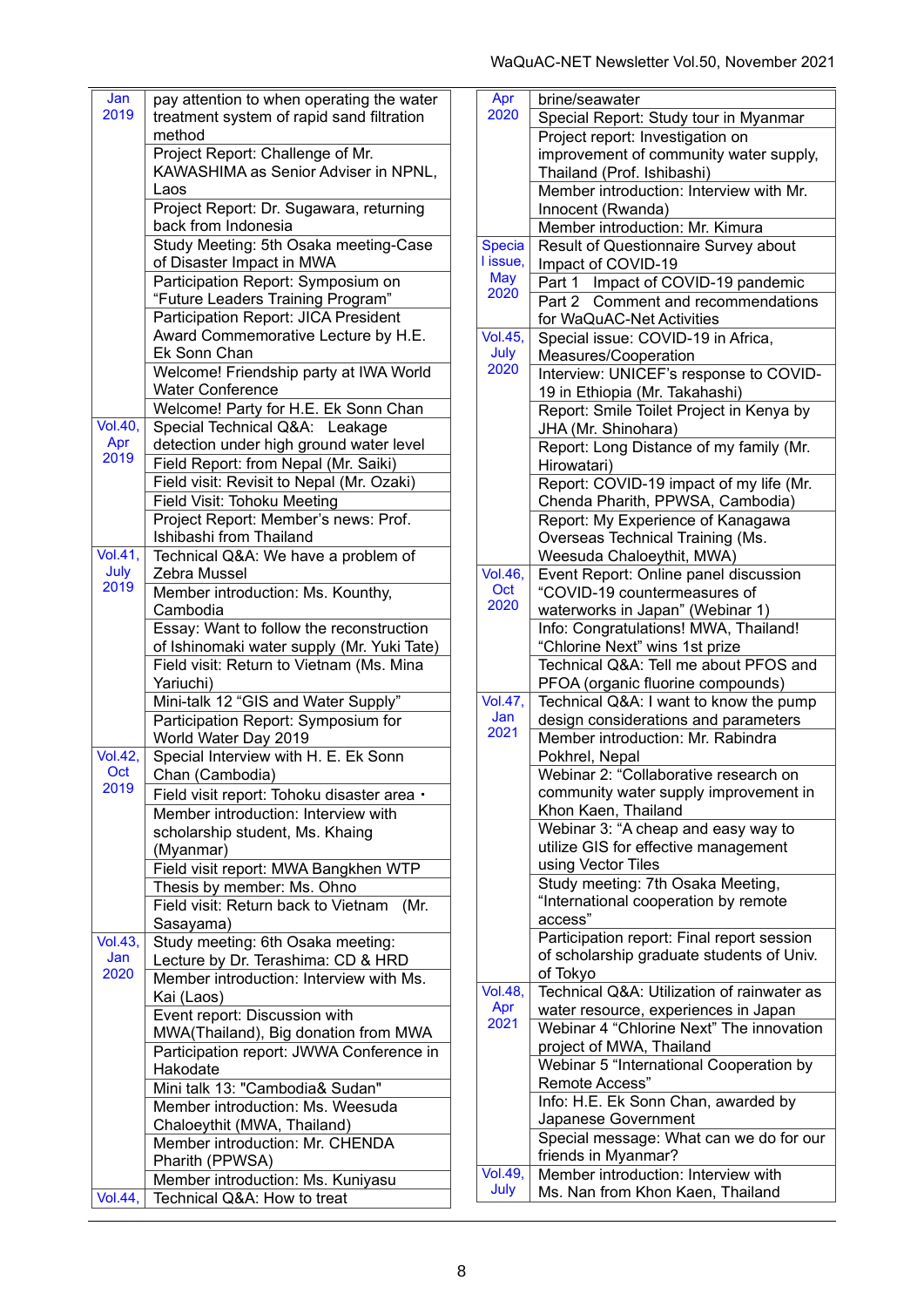| 2021   Webinar 6 "AnSaT" developed by MWA |
|-------------------------------------------|
| Participation report: H.E. Ek Sonn Chan's |
| Special Lecture at the Kumamoto           |

| Prefecture University                    |
|------------------------------------------|
| Webinar 7 "Rural small water supply in 3 |
| countries"                               |

## List of Q&As

## **1. Water Quality Issues**

### **1.1 Water Sources Contamination・Water Quality Contamination in Pipe・Water Quality Standard**

| Question (Click to open the link)                                                                                                                                                                                             | <b>Keywords</b>                                                                                                                      | <b>News</b><br>-letter |
|-------------------------------------------------------------------------------------------------------------------------------------------------------------------------------------------------------------------------------|--------------------------------------------------------------------------------------------------------------------------------------|------------------------|
| Are there any arsenic pollution in the water supply using<br>surface water?                                                                                                                                                   | Raw water quality, water quality<br>standard, coagulation and<br>sedimentation                                                       | Vol.2                  |
| Small black particles flew out from tap in some supplied<br>areas. Why did quality of tap water change?                                                                                                                       | Flow out, iron & manganese, water<br>pollution in pipe                                                                               | <b>Vol.15</b>          |
| Concentration of arsenic in new well water was<br>0.013mg/L. While, water quality standard value is<br>0.01mg/L. By rounding figures, concentration value<br>become 0.01mg/L. Then can I say this water meet the<br>standard? | Arsenic, influence to human health,<br>water quality standard                                                                        | Vol.23                 |
| In Japan, is there water quality standard of raw water<br>(surface water) used for water supply?                                                                                                                              | Raw water quality, environmental<br>quality standard                                                                                 | <b>Vol.33</b>          |
| What's kind of water contaminations inside distribution<br>pipes and the countermeasures are there in Japan?                                                                                                                  | Seal coat, corrosion of pipe,<br>manganese oxide, washing out from<br>hydrant, pipe replacement, customer<br>service, accountability | <b>Vol.35</b>          |
| We have a problem of Zebra Mussel growing in the water<br>intake pipe. It will make the pipe diameter smaller and<br>generate odor. We want to share your experience for our<br>measures.                                     | Zebra mussel, golden mussel,<br>adhering inside pipe, drying, dosing<br>chlorine                                                     | <b>Vol.41</b>          |
| Recently, water level of the river has dropped, because of<br>no rain, and seawater has risen up the river. Consumers<br>complain that the tap water is salty. What measures has<br>been taken in Japan                       | Tap water is salty, temporary soil<br>dike, seawater rise up, desalination,<br>electrodialysis                                       | Vol.44                 |
| Recently, I heard discussions about PFOS and PFOA;<br>organic fluorine compounds. Please tell me PFOS and<br>PFOA.                                                                                                            | Complementary items of water quality<br>standard, organic fluorine<br>compounds,<br>activated carbon treatment                       | <b>Vol.46</b>          |

## **1.2 Measures of Biological Issues**

| Question (Click to open the link)                                                                                                          | <b>Keywords</b>                                                                            | <b>News</b><br>-letter |
|--------------------------------------------------------------------------------------------------------------------------------------------|--------------------------------------------------------------------------------------------|------------------------|
| Nematoda from tap water !?                                                                                                                 | Flow out, water quality standards for<br>drinking water, residual chlorine                 | Vol.1                  |
| Could you tell me how algae influence to water treatment<br>process?                                                                       | Algae, water treatment, water quality,<br>odor                                             | Vol.4                  |
| 1. Control of weed in raw water channel, 2. Chemical use<br>for removing of Duck lettuce (Ottelia alismoides)                              | Raw water, waterweed                                                                       | Vol.7                  |
| I would like to make standard operating procedure (SOP)<br>of countermeasure against algae obstacles. Would you<br>introduce case example? | Algae, water treatment, SOP<br>(Standard Operating Procedure)                              | <b>Vol.16</b>          |
| I want to know about the eutrophication, the influences<br>and measures.                                                                   | Eutrophication, water sources control,<br>advanced water treatment                         | <u>Vol.18</u>          |
| Recently, we have algae problems in our raw water. We<br>consider starting odor test. Please explain its procedures.                       | Algae, odor, qualitative descriptions,<br><b>Quantitative measurements</b>                 | <b>Vol.28</b>          |
| Please tell me how to remove algae from water sources<br>and treatment method in WTP                                                       | Algae, coagulation inhibition,<br>eutrophication, circulation-aeration,<br>water treatment | Vol.32                 |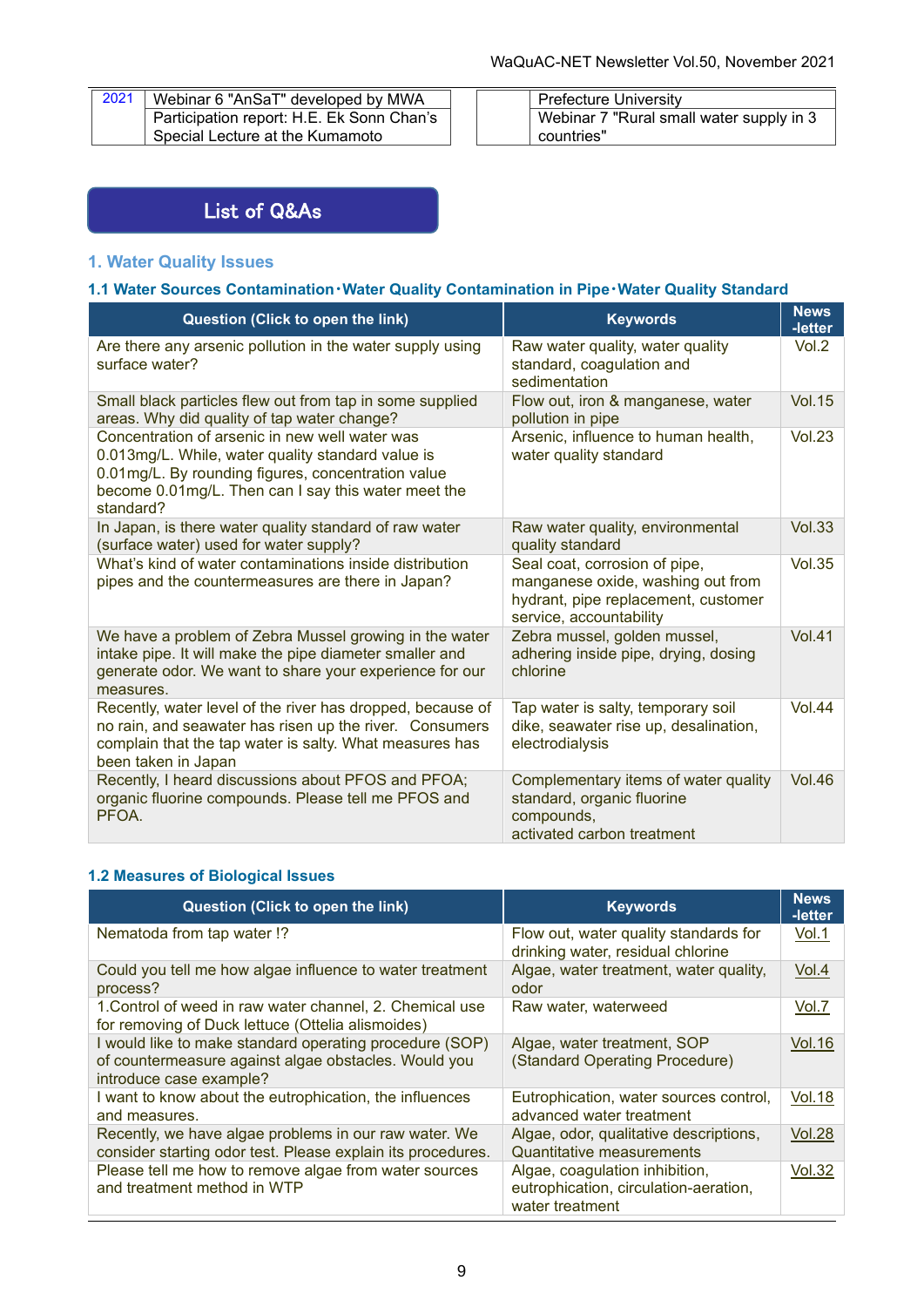| Can I utilize the "ultrasonic sound technology" for | Algae control, ultrasound device, | <b>Vol.37</b> |
|-----------------------------------------------------|-----------------------------------|---------------|
| controlling the algae?                              | shallow reservoir, Aoko           |               |

## **2. Water Treatment Process Technology**

## **2.1 Chemicals**

| <b>Question</b> (Click to open the link)                                                                           | <b>Keywords</b>                                       | <b>News</b><br>-letter |
|--------------------------------------------------------------------------------------------------------------------|-------------------------------------------------------|------------------------|
| When we change the coagulant from aluminum sulfate to<br>PAC, what kind of advantage can we have?                  | PAC, coagulant, aluminum sulfate                      | Vol.3                  |
| I would like to know checking method of quality of PAC.                                                            | PAC, quality check                                    | Vol.13                 |
| What kind of condition reduces the effectiveness of PAC<br>in the coagulation process?                             | PAC, rapid mixing, Jar-test                           | <b>Vol.22</b>          |
| I want to know the specification, life time, storage and<br>advantage and disadvantage of liquid PAC.              | PAC, coagulation effect, cost,<br>advantage           | <b>Vol.24</b>          |
| Could you advise me on applicability of chlorine dioxide<br>for disinfection?                                      | Disinfectant, chlorine dioxide, safety<br>of work     | Vol.5                  |
| Comparison between CI2 gas and NaCIO (characteristic,<br>easiness of O&M, cost)                                    | Disinfection, Cl2 gas, NaClO, cost,<br>safety, liquid | Vol.8                  |
| Please compare the commercial NaClO with produced<br>one by the house generation system of electrolysis<br>method. | Disinfection, cost, safety, electrolysis,<br>salt     | Vol.9                  |

## **2.2 Water Treatment Technology**

| <b>Question</b> (Click to open the link)                                                                                 | <b>Keywords</b>                                                                    | <b>News</b><br>-letter |
|--------------------------------------------------------------------------------------------------------------------------|------------------------------------------------------------------------------------|------------------------|
| Raw Water contains high concentration lime. Can<br>lime be removed by the bio-filtration method?                         | Slow sand filter, softening, bio-filtration<br>method                              | Vol.6                  |
| Please tell me about a small scale water treatment<br>method which can remove lime in raw water.                         | Lime, hard water, softener, ion exchange<br>method                                 | <b>Vol.12</b>          |
| I want to know the necessity of Jar-test, how to use<br>it, and your suggestion                                          | Jar-test, coagulant, pH control agent,<br>coagulation aid agent                    | <b>Vol.19</b>          |
| Is EM (Effective Microorganisms) effective in<br>reducing water pollutants of the river?                                 | Water quality of water source, EM<br>(Effective Microorganisms)                    | <b>Vol.20</b>          |
| What are the issues to be considered when we<br>select filter media and maintain it.                                     | Filter clogging, filter media, filter washing,<br>flowing out of media             | <b>Vol.27</b>          |
| What are the points to pay attention to when<br>operating the water treatment system of rapid sand<br>filtration method? | Backwash effluent, sieve, adjusting of<br>backwash flow rate, sand layer thickness | <b>Vol.39</b>          |

## **3. Maintenance for Distribution Pipe, Pump**

### **3.1Distribution Network・Service Pipe**

| <b>Question</b> (Click to open the link)                                                                               | <b>Keywords</b>                                                                                                                  | <b>News</b><br>-letter |
|------------------------------------------------------------------------------------------------------------------------|----------------------------------------------------------------------------------------------------------------------------------|------------------------|
| Is the freezing construction method with liquid<br>nitrogen effective to keep construction site clean?                 | Pipe freezing method, safety of water,<br>construction site                                                                      |                        |
| How did the pipes of different materials perform<br>during the most recent earthquake/tsunami?                         | PE Pipe, earthquake resistance, elasticity,<br>Hanshin-Awaji Great Earthquake                                                    | <b>Vol.10</b>          |
| I want to know "Air scouring method" for cleaning the<br>old distribution main and household pipe.                     | Service pipe, compressed air                                                                                                     | <b>Vol.11</b>          |
| I would like to know the block distribution system for<br>measures of leakage reduction and water pressure<br>control. | Measures of leakage reduction,<br>distribution system, pressure control,<br>stable water supply, DMA, NRW, minimum<br>night flow | Vol.21                 |
| NRW ratio is 50% around in our water supply. I want<br>to know a method of NRW reduction.                              | Non-revenue water (NRW), water balance<br>analysis, DMA (Districted Metered Area),<br>water meter, illegal connection,           | Vol.26                 |
| We face difficulties to reduce thief of water (illegal<br>connection). Please tell us effective<br>countermeasures.    | Raising service pressure, proper<br>equipment, water meter, educating<br>personnel, monitoring of night flow, strong             | Vol.30                 |